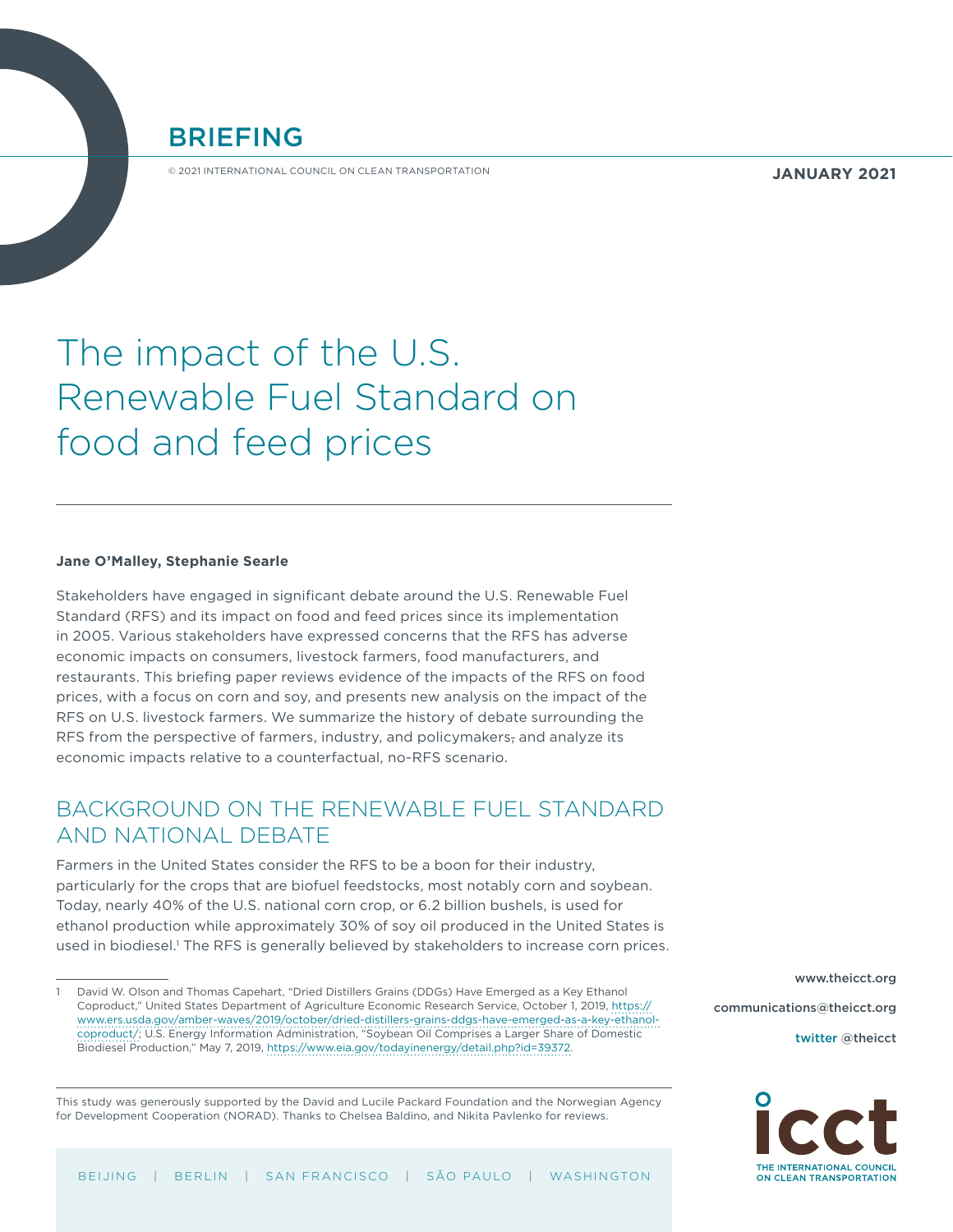According to the Renewable Fuels Association, dry-mill ethanol plants add nearly \$2 of additional value to every bushel of corn processed.<sup>2</sup> The National Corn Growers Association claim that the recent increase in small refinery exemptions, under the RFS program which depresses ethanol demand, has resulted in "ripple effects negatively impacting agricultural commodity prices, farmers, and the food supply chain."3

In contrast, the U.S. livestock industry considers itself hard hit from increases in the price corn used for animal feed. The livestock industry has filed three notable RFS volume waiver petitions since the implementation of the program to request revision of annual biofuel mandates due to economic hardship. Texas Governor Rick Perry submitted a waiver petition in 2008 requesting a fifty percent reduction in mandated biofuel volumes, citing the program's "unintentional consequence of harming segments of [Texas'] agricultural industry and contributing to higher food prices."4 In 2012, a coalition of livestock farmers petitioned the U.S. Environmental Protection Agency (EPA) to reduce mandated biofuel volumes stating that, in combination with widespread drought, the RFS "directly affected the supply and cost of feed in major agricultural sectors of this country, causing the type of economic harm that justifies issuance of an RFS waiver."5 Likewise, in 2012, governors from ten U.S. states submitted RFS waivers stating that the program led to higher food costs and grain supply depletion.<sup>6</sup> In all three cases, EPA did not grant a waiver, concluding that the impacts of the program on livestock farmers did not meet their definition of severe economic harm.7

The restaurant industry is another stakeholder group affected by the RFS. A report commissioned by the National Council of Chain Restaurants found that the RFS led to an estimated \$3.2 billion in lost profits for the chain restaurant industry in 2011.<sup>8</sup> The study is indicative of the economic uncertainty many have experienced as a result of the RFS. The RFS is also expected to impact profit margins from the food manufacturing industry, although no studies on this topic have been conducted to date.

# IMPACTS ON CROP FARMERS

Crop farmers and ethanol producers benefit most from the RFS. The program has accelerated the growth of the ethanol industry, which supplies approximately 10% of the U.S. gasoline fuel market today.<sup>9</sup> Some analysts believe that this rapid increase in biofuels production has led to significant price increases in agricultural commodities used for biofuels, such as corn, and subsequent profit for crop farmers. For example, a study by the Center for Agricultural and Rural Development at Iowa State University estimated that, by 2015, the RFS had returned \$14.1 billion in profits to the agricultural

<sup>2</sup> Renewable Fuels Association, "Why Is Ethanol Important?," *Renewable Fuels Association* (blog), accessed November 5, 2020, [https://ethanolrfa.org/consumers/why-is-ethanol-important/.](https://ethanolrfa.org/consumers/why-is-ethanol-important/)

<sup>3</sup> National Corn Growers Association, "U.S. Farm & Biofuel Leaders Demand Answers on Retroactive EPA Exemptions," National Corn Growers Association, June 12, 2020, [https://ncga.com/stay-informed/media/in](https://ncga.com/stay-informed/media/in-the-news/article/2020/06/us-farm-and-biofuel-leaders-demand-answers-on-retroactive-epa-exemptions)[the-news/article/2020/06/us-farm-and-biofuel-leaders-demand-answers-on-retroactive-epa-exemptions.](https://ncga.com/stay-informed/media/in-the-news/article/2020/06/us-farm-and-biofuel-leaders-demand-answers-on-retroactive-epa-exemptions)

<sup>4</sup> Office of Governor Rick Perry, "Texas RFS Waiver Request," April 25, 2008, [https://www.epa.gov/sites/](https://www.epa.gov/sites/production/files/2015-08/documents/rfs-texas-letter.pdf) [production/files/2015-08/documents/rfs-texas-letter.pdf.](https://www.epa.gov/sites/production/files/2015-08/documents/rfs-texas-letter.pdf)

<sup>5</sup> "Livestock Coalition Urges Waiver of RFS," Meat + Poultry, July 30, 2012, [https://www.meatpoultry.com/](https://www.meatpoultry.com/articles/7597-livestock-coalition-urges-waiver-of-rfs) [articles/7597-livestock-coalition-urges-waiver-of-rfs](https://www.meatpoultry.com/articles/7597-livestock-coalition-urges-waiver-of-rfs).

<sup>6</sup> Coppess and Irwin, "The Other General Waiver."

<sup>7</sup> U.S. Environmental Protection Agency, "EPA Decision to Deny Requests for Waiver of the Renewable Fuel Standard," November 2012, [https://nepis.epa.gov/Exe/ZyPDF.cgi?Dockey=P100FCJM.pdf.](https://nepis.epa.gov/Exe/ZyPDF.cgi?Dockey=P100FCJM.pdf)

<sup>8</sup> pwc, "Federal Ethanol Policies and Chain Restaurant Food Costs," November 2012, [https://cdn.nrf.com/sites/](https://cdn.nrf.com/sites/default/files/2018-10/Federal%20Ethanol%20Policies%20and%20Chain%20Restaurant%20Food%20Costs.pdf) [default/files/2018-10/Federal%20Ethanol%20Policies%20and%20Chain%20Restaurant%20Food%20Costs.pdf](https://cdn.nrf.com/sites/default/files/2018-10/Federal%20Ethanol%20Policies%20and%20Chain%20Restaurant%20Food%20Costs.pdf).

<sup>9</sup> U.S. Energy Information Administration, "How Much Ethanol Is in Gasoline, and How Does It Affect Fuel Economy?," Frequently Asked Questions (FAQs), accessed November 11, 2020, [https://www.eia.gov/tools/](https://www.eia.gov/tools/faqs/faq.php) [faqs/faq.php.](https://www.eia.gov/tools/faqs/faq.php)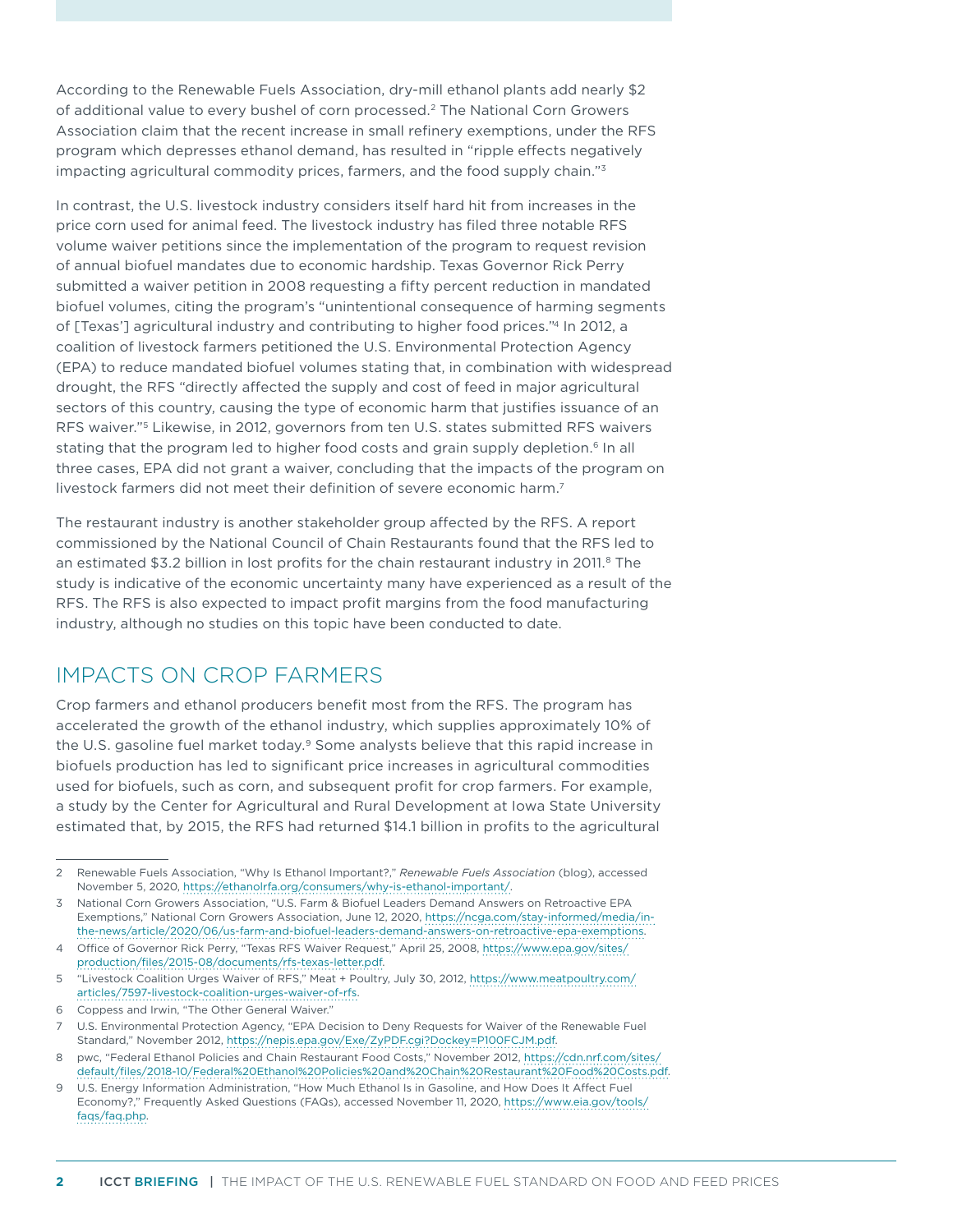sector.<sup>10</sup> Based on this finding, DTN Progressive Farmer estimates that the RFS returns an average profit of \$6,800 per farm.<sup>11</sup>

A number of studies examining the relationship between food prices and biofuels demand conclude that U.S. corn prices have increased relative to a no-RFS scenario, although there is a wide range in the estimated size of the corn price impact across these studies. [Table 1](#page-2-0) summarizes these results. Because the studies estimated the corn price change under varying amounts of corn ethanol demand increase, we also standardize the data, showing the change in the price of corn per billion gallon (BG) increase in ethanol demand in the third column. Several studies present a range in results depending on parameters such as projected fossil energy demand.

| <b>Study Author(s)</b>         | <b>Total price change</b> | Price change per billion<br>gallon increase in ethanol |  |
|--------------------------------|---------------------------|--------------------------------------------------------|--|
| <b>Anderson &amp; Cole</b>     | 7%                        | 7%                                                     |  |
| Bento et al.                   | 24.5%                     | 8.20%                                                  |  |
| Carter et al.                  | 31%                       | 5.6%                                                   |  |
| <b>Chen and Khanna</b>         | 24%-52%                   | 4.7%                                                   |  |
| Cui et al.                     | 18%                       | 3.75%                                                  |  |
| Gehlhar et al.                 | $3\% - 5\%$               | $0.4\% - 0.7\%$                                        |  |
| Hayes et al.                   | 19%-22%                   | 2.2%                                                   |  |
| Hertel et al.                  | 16%-18%                   | $1.2\% - 1.3\%$                                        |  |
| Huang et al.                   | 15%                       | 1.5%                                                   |  |
| Moschini et al.                | 40%                       | 3.6%                                                   |  |
| <b>Roberts &amp; Schlenker</b> | 20%-30%                   | $1.8\% - 2.7\%$                                        |  |
| <b>Roberts &amp; Tran</b>      | 14%-44%                   | $1.3\% - 4\%$                                          |  |
| <b>Smith</b>                   | 31%                       | 5.6%                                                   |  |
| Tyner et al.                   | 71%                       | 4.8%                                                   |  |
| U.S. EPA                       | $3% - 8%$                 | $1.3\% - 3.1\%$                                        |  |

<span id="page-2-0"></span>**Table 1.** Summary of studies on the impact of biofuels on U.S. corn prices.

*Note:* Citations can be found in the Note on sources section.

When attempting to understand what impact the RFS has had on ethanol prices, it is difficult to know how much additional ethanol the RFS has driven compared to an absence of the policy. Ethanol has uses outside of the biofuels sector as an octane enhancer and has been blended into gasoline since the 1980s. Following state-level phase-outs of methyl-tert butyl ether (MTBE), an alternative high-octane additive that was found to contaminate groundwater, refiners became increasingly reliant upon ethanol to meet octane grades.<sup>12</sup> Thus, in the absence of the RFS, we would likely still see significant amounts of ethanol blended into gasoline. The question is, then,

<sup>10</sup> GianCarlo Moschini, Harvey Lapan, and Hyunseok Kim, "The Renewable Fuel Standard in Competitive Equilibrium: Market and Welfare Effects," *American Journal of Agricultural Economics* 99, no. 5 (October 2017): 1117–42, [https://doi.org/10.1093/ajae/aax041.](https://doi.org/10.1093/ajae/aax041)

<sup>11</sup> "Study Finds RFS Beneficial Overall to US Ag Economy, But Questions Biodiesel Future," *DTN Progressive Farmer*, August 8, 2017, [https://www.dtnpf.com/agriculture/web/ag/news/business-inputs/article/2017/08/18/](https://www.dtnpf.com/agriculture/web/ag/news/business-inputs/article/2017/08/18/study-finds-rfs-beneficial-overall) [study-finds-rfs-beneficial-overall](https://www.dtnpf.com/agriculture/web/ag/news/business-inputs/article/2017/08/18/study-finds-rfs-beneficial-overall).

<sup>12</sup> Nicole Condon, Heather Klemick, and Ann Wolverton, "Impacts of Ethanol Policy on Corn Prices: A Review and Meta-Analysis of Recent Evidence," *Food Policy* 51 (February 2015): 63–73, [https://doi.org/10.1016/j.](https://doi.org/10.1016/j.foodpol.2014.12.007) [foodpol.2014.12.007.](https://doi.org/10.1016/j.foodpol.2014.12.007)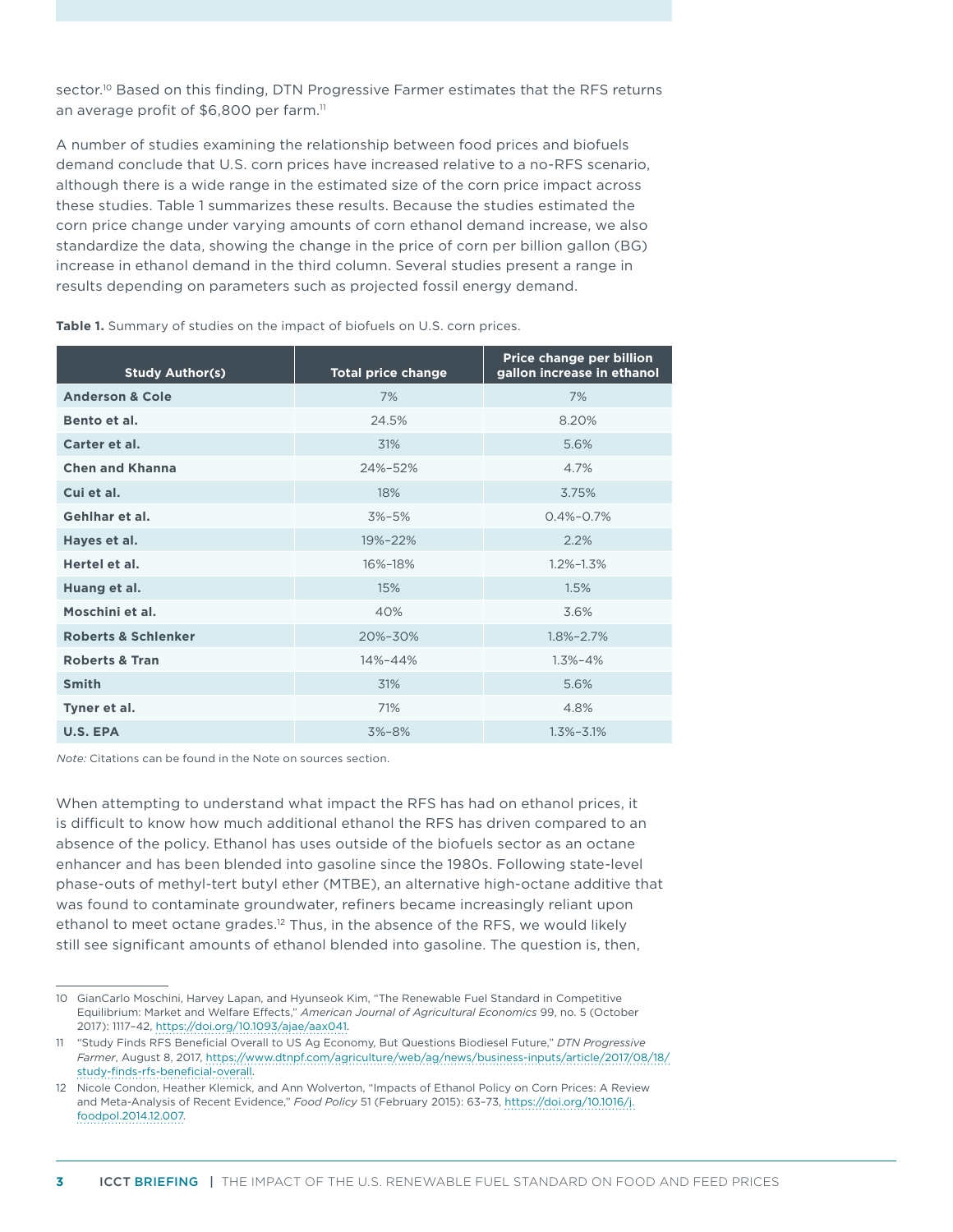how much? Carter et al. approached this problem by comparing the United States Department of Agriculture's (USDA) projections for ethanol consumption in 2006, before the RFS was passed by Congress, and in 2007 after the RFS was passed.<sup>13</sup> These authors assumed that USDA's 2006 projection reflected the amount of ethanol the agency expected would be blended into gasoline purely because of its octane value. The difference between the 2006 and 2007 projections, extrapolated through 2019, would then reflect the increase in expected ethanol consumption specifically because of the RFS. We find this change to be equivalent to 4.8 billion gallons; for context, 14.5 billion gallons of ethanol were consumed in the United States in 2019.14 Based on the estimated ethanol volume increase due to the RFS and the standardized median increase in the price of corn from Table 1, we estimate that the RFS has led to a 12% increase in the price of corn in the U.S. Accounting for this, we also estimate that corn farmers received an increase of \$5.9 billion in revenue in 2019.

Some studies also consider the price impact of the RFS on soybeans because soy biodiesel is another major type of biofuel used in the United States.15 Soybeans are a unique biofuel crop because soy oil, which is less than half of the crop, is used for biofuel, while the remaining soy meal is primarily used for livestock feed. In theory, increased demand for soy oil in biofuel would increase the price of soy oil and lead to increased soybean production. The resulting increase in soymeal production should reduce the soymeal price, which would be a boon for livestock farmers who mix soymeal into livestock feed to add protein. However, this is not exactly what most studies we identified on this topic assess—they estimate an increase in the price of whole soybeans due to the RFS. We have not found any literature modeling a price change for soymeal in response to soy biofuel demand. Moreover, there is reason to believe that an increase in the price of soy oil due to biofuel demand may not be efficiently transmitted to the price of soymeal. Soy oil accounts for roughly one-fifth of the mass and one-third of the economic value of a soybean, so the economic decision to plant more or less soy should rely more on the demand and price of meal rather than oil.<sup>16</sup> Soy oil is also highly substitutable with other cooking oils including palm and rapeseed.<sup>17</sup> We therefore may not expect to see any significant change in soybean production—and thus soymeal price—as a result of the RFS at all. Indeed, Santeramo found that changes in the soy oil price in the United States have a larger impact on changes in the quantity of palm oil imports than on changes in the quantity of soy oil produced from soybean cultivation.18 Unlike corn, we therefore expect the increased demand for soy oil in biofuel production as a result of the RFS to significantly impact soy oil prices and palm oil imports but not soybeans or soymeal supply and prices.

<sup>13</sup> Colin A. Carter, Gordon C. Rausser, and Aaron Smith, "Commodity Storage and the Market Effects of Biofuel Policies," *American Journal of Agricultural Economics* 99, no. 4 (July 2017): 1027–55, [https://doi.org/10.1093/](https://doi.org/10.1093/ajae/aaw010) [ajae/aaw010](https://doi.org/10.1093/ajae/aaw010).

<sup>14</sup> U.S. Energy Information Authority (EIA), "Biofuels Explained: Use of Ethanol," June 24, 2020, [https://www.eia.](https://www.eia.gov/energyexplained/biofuels/use-of-ethanol-in-depth.php) [gov/energyexplained/biofuels/use-of-ethanol-in-depth.php.](https://www.eia.gov/energyexplained/biofuels/use-of-ethanol-in-depth.php)

<sup>15</sup> See Dermot Hayes et al., "Biofuels: Potential Production Capacity, Effects on Grain and Livestock Sectors, and Implications for Food Prices and Consumers," *Journal of Agricultural and Applied Economics* 41, no. 2 (August 2009): 465–91,<https://doi.org/10.1017/S1074070800002935>.

<sup>16</sup> Fabio Gaetano Santeramo and Stephanie Searle, "Linking Soy Oil Demand from the US Renewable Fuel Standard to Palm Oil Expansion through an Analysis on Vegetable Oil Price Elasticities," *Energy Policy* 127 (November 26, 2018): 19–23, [https://doi.org/10.1016/j.enpol.2018.11.054.](https://doi.org/10.1016/j.enpol.2018.11.054)

<sup>17</sup> *Ibid.*

<sup>18</sup> Fabio Santeramo, "Cross-Price Elasticities for Oils and Fats in the U.S. and the EU" (Washington, D.C.: International Council on Clean Transportation, March 6, 2017), [https://theicct.org/publications/cross-price](https://theicct.org/publications/cross-price-elasticities-oils-and-fats-us-and-eu)[elasticities-oils-and-fats-us-and-eu.](https://theicct.org/publications/cross-price-elasticities-oils-and-fats-us-and-eu)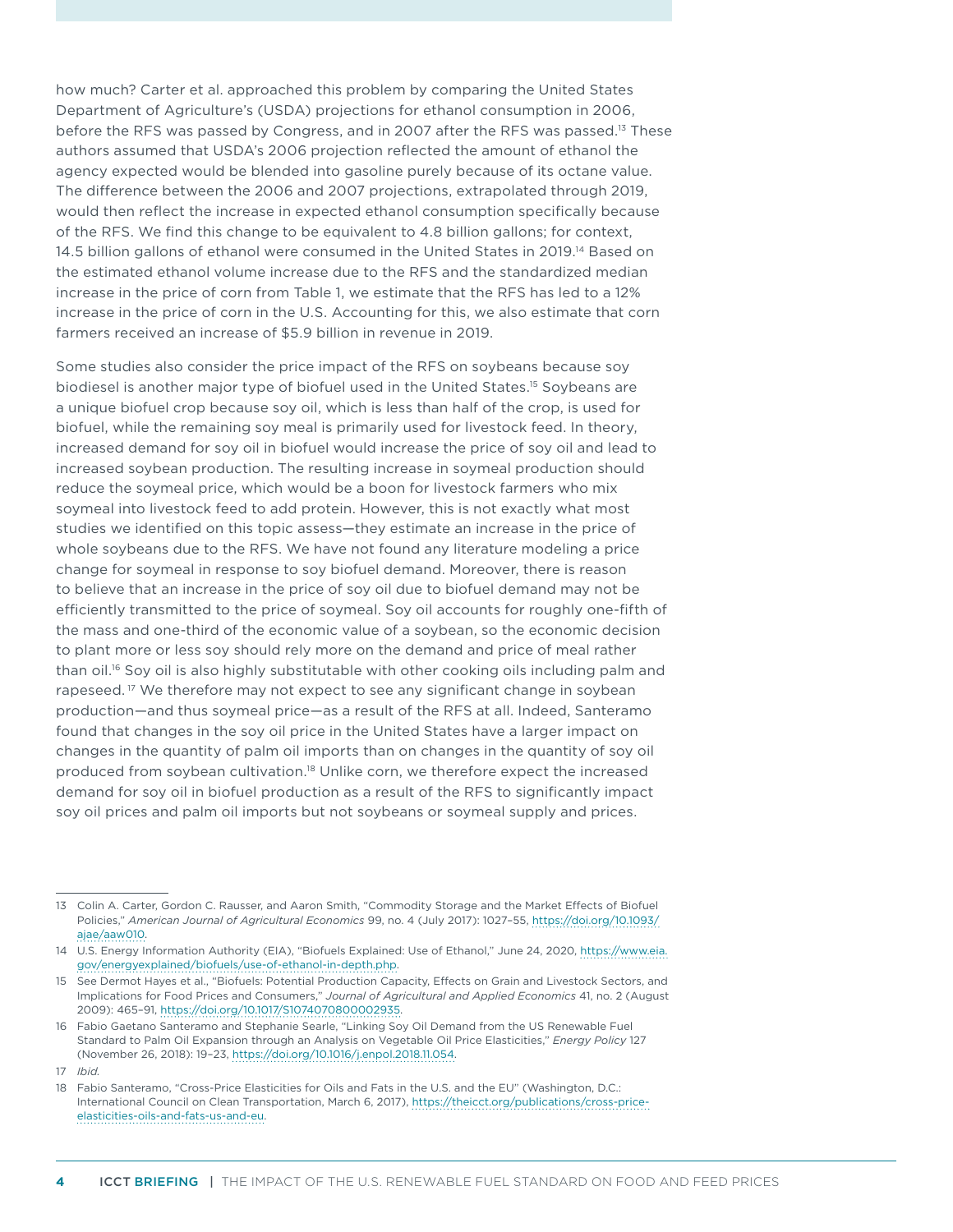The supply of dried distillers grains and solubles (DDGS), which can be substituted for soymeal and other high-protein ingredients in livestock feed, has also expanded since implementation of the RFS. DDGS is primarily produced as a byproduct of ethanol production, although approximately one million metric tons per year is sourced from beverage facilities.<sup>19</sup> Following growth across the ethanol market, DDGS production increased fourfold between the 2005/06 and 2017/18 growing seasons. Because DDGS is generally less expensive than soymeal and other protein feeds, the higher supply of DDGS reduces the cost of supplying protein in livestock feed. However, while the RFS has increased DDGS availability, it has also likely increased DDGS prices. Two studies, Langemeier and Cui et al., found that DDGS price tracks the price of corn.<sup>20</sup> This likely occurs because corn is the main input to the corn ethanol production process and so higher corn prices due to the RFS translate to higher overall costs for the corn ethanol process.

## IMPACTS ON LIVESTOCK FARMERS

Profit for crop farmers from higher commodity prices equates to lost revenue for livestock farmers who spend a significant portion of production costs on feed alone. Feed makes up an estimated 50% to 69% of production costs for livestock farmers and primarily consists of corn, soybean meal, and DDGS.<sup>21</sup> Other feed ingredients include wheat, alfalfa hay, bone meal, limestone, and bakery waste.<sup>22</sup> Higher feed prices raise the overall costs of livestock production which may have a downstream effect on the prices of meat, dairy, and eggs, and thus on consumer demand. Lost revenue due to increased production costs or reduced consumer demand is especially detrimental to livestock farmers at a time the industry is facing record debt, farm closures, and loan delinquencies.<sup>23</sup>

We perform a new analysis on the economic impact of the RFS on livestock farmers, first considering lost revenue due to higher corn prices. We consider 3 factors: 1) the increase in livestock feed prices due to the increase in corn prices under the RFS, 2) the effect of DDGS substitution for soymeal and other protein feeds in livestock feed, and 3) the reduced consumer demand for livestock products, and thus livestock farm revenue, due to the RFS.

First, we consider the impact of increased corn prices on livestock farmers. Using the median corn price change per BG increase in ethanol production from Table 1, we assess the change in ethanol production attributable to the RFS following the same approach as Carter et al. Drawing upon these two values, we estimate that the RFS increased the price of corn 12% relative to a counterfactual, no-RFS scenario.

Next, we consider the effect of changes in the DDGS market on livestock feed price. Drawing from Langemeier for the proportional relationship between corn and DDGS

<sup>19</sup> Olson and Capehart, "Dried Distillers Grains (DDGs) Have Emerged as a Key Ethanol Coproduct."

<sup>20</sup> Michael Langemeier, "Explaining Fluctuations in DDG Prices," *Center for Commercial Agriculture* (blog), June 26, 2020, [https://ag.purdue.edu/commercialag/home/resource/2020/06/explaining-fluctuations-in-ddg](https://ag.purdue.edu/commercialag/home/resource/2020/06/explaining-fluctuations-in-ddg-prices/)[prices/;](https://ag.purdue.edu/commercialag/home/resource/2020/06/explaining-fluctuations-in-ddg-prices/) Jingbo Cui et al., "Welfare Impacts of Alternative Biofuel and Energy Policies," *American Journal of Agricultural Economics* 93, no. 5 (October 2011): 1235–56,<https://doi.org/10.1093/ajae/aar053>.

<sup>21</sup> National Research Council, *Renewable Fuel Standard: Potential Economic and Environmental Effects of U.S. Biofuel Policy* (Washington, D.C.: National Academies Press, 2011), [https://doi.org/10.17226/13105.](https://doi.org/10.17226/13105)

<sup>22</sup> Kirk Klasing, "Displacement Ratios for US Corn DDGS" (Washington, D.C.: International Council on Clean Transportation, May 25, 2012), [https://theicct.org/publications/displacement-ratios-us-corn-ddgs.](https://theicct.org/publications/displacement-ratios-us-corn-ddgs)

<sup>23</sup> Alana Semuels, "'They're Trying to Wipe Us Off the Map.' Why Independent Farming in America Is Close to Extinction," *Time*, November 27, 2019, [https://time.com/5736789/small-american-farmers-debt-crisis](https://time.com/5736789/small-american-farmers-debt-crisis-extinction/)[extinction/](https://time.com/5736789/small-american-farmers-debt-crisis-extinction/).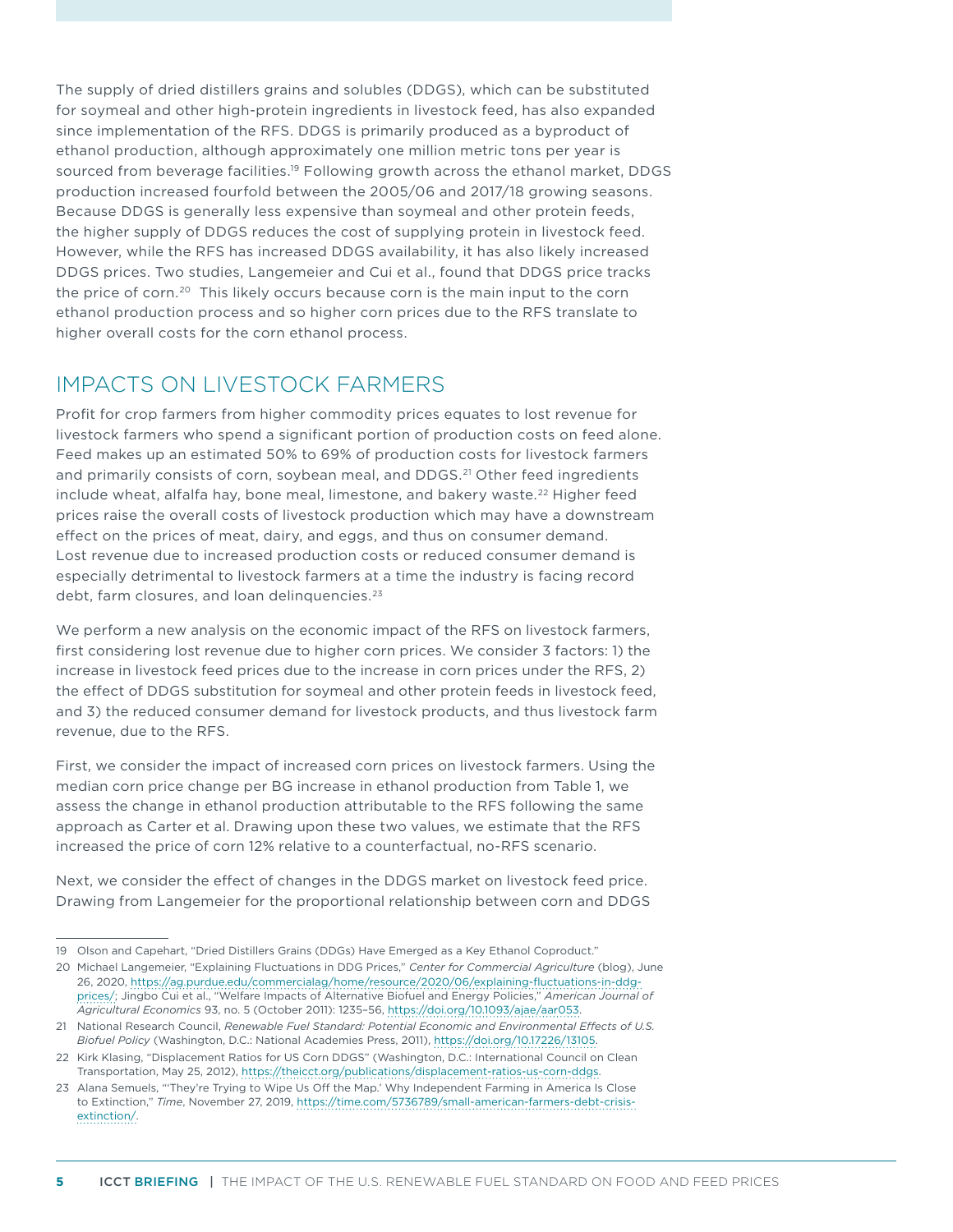prices, we can predict the DDGS price in the absence of the RFS based on our estimate of the impact of the RFS on corn prices. We find that the RFS increased DDGS prices 8% relative to the counterfactual scenario.

Although DDGS prices increase, we expect that higher DDGS availability mitigates the overall increase in the cost of livestock feed. This is because DDGS is cheaper than common substitutes, including corn and soybean meal. We now consider that savings along with the overall ingredient shifts in livestock diets as a result of increased DDGS availability. The USDA estimates that 28.12 million metric tons (mt) of DDGS are consumed in livestock feed today, an increase of 150% since 2006.<sup>24</sup> The growth of DDGS is closely proportional to growth in the ethanol market, so we reference the counterfactual ethanol production scenario to determine how much DDGS would have been produced in absence of the RFS. We find that DDGS consumption in livestock feed would be 57% lower than it is today under a counterfactual scenario, or 12 million mt.

We can then assess the impact of greater DDGS availability on the feed mix for specific types of livestock including beef and dairy cattle, hogs, poultry, and egg-laying hens. We draw upon population count data reported by the U.S. EPA<sup>25</sup> and daily feed consumption estimates.<sup>26</sup> to calculate the total weight of feed consumed by each livestock type annually. From this data and annual DDGS diversion ratios by livestock type reported by the Renewable Fuels Association, $27$  we can determine the percent share of DDGS in livestock diets for the RFS and no-RFS scenarios. We use this information to adjust optimized feed diets by livestock categories reported by Klasing. Because livestock diets vary by region, we select regions where the highest number of farms are located (e.g. high plains, mid-west) for each livestock type for our analysis. To estimate the increase in feed costs for the two scenarios, we multiply the 2019 real cost data of each ingredient by its percent share in overall feed. Real cost data is drawn from the US Department of Agriculture (USDA) Feed Grains database $^{28}$  and university cooperative extension websites.29 This calculation is performed for both RFS and no-RFS scenarios, assuming the relative change in corn and DDGS prices from our above calculations, to estimate the percent change in the cost of livestock feed due to the RFS. This cost is scaled up to the national level by multiplying it by the estimated ratio of feed cost to total production cost drawn from a National Research Council report<sup>30</sup> and national livestock farm revenue from USDA<sup>31</sup> The feed:production cost ratio is shown in Table 2, along with our total estimated percent increase in feed cost and farmer production cost due to the RFS for each livestock type.

<sup>24</sup> Olson and Capehart, "Dried Distillers Grains (DDGs) Have Emerged as a Key Ethanol Coproduct."

<sup>25</sup> Environmental Protection Agency, "US GHG Inventory 2019 Annex 3 Additional Source or Sink Categories Part B," accessed September 21, 2020, [https://www.epa.gov/sites/production/files/2019-04/documents/us-ghg](https://www.epa.gov/sites/production/files/2019-04/documents/us-ghg-inventory-2019-annex-3-additional-source-or-sink-categories-part-b.pdf)[inventory-2019-annex-3-additional-source-or-sink-categories-part-b.pdf](https://www.epa.gov/sites/production/files/2019-04/documents/us-ghg-inventory-2019-annex-3-additional-source-or-sink-categories-part-b.pdf).

<sup>26</sup> University of Illinois Extension, "Illinois Livestock Trail - Dairy Cattle," November 7, 2002, http://livestocktrail. illinois.edu/dairynet/questionDisplay.cfm?ContentID=1327.; Glenn Selk, "How Much Hay Will a Cow Consume?," *Drovers*, November 13, 2018, <https://www.drovers.com/article/how-much-hay-will-cow-consume-0>.; "How Much Does a Chicken Eat," Nutrena, accessed November 10, 2020, [https://www.nutrenaworld.com/blog/how](https://www.nutrenaworld.com/blog/how-much-does-a-chicken-eat)[much-does-a-chicken-eat](https://www.nutrenaworld.com/blog/how-much-does-a-chicken-eat).

<sup>27</sup> Renewable Fuels Association, "2020 Industry Ethanol Outlook," 2020.

<sup>28</sup> "USDA ERS - Feed Grains Database," accessed October 13, 2020, [https://www.ers.usda.gov/data-products/](https://www.ers.usda.gov/data-products/feed-grains-database/) [feed-grains-database/](https://www.ers.usda.gov/data-products/feed-grains-database/).

<sup>29</sup> Missouri University, "Agricultural Electronic Bulletin Board," October 8, 2020, [http://agebb.missouri.edu/dairy/](http://agebb.missouri.edu/dairy/byprod/energygain.php) [byprod/energygain.php.](http://agebb.missouri.edu/dairy/byprod/energygain.php); Kansas State University, "Forage Options for Drought-Stressed Wheat," K-State Extension Agronomy, May 11, 2018, [https://webapp.agron.ksu.edu/agr\\_social/eu\\_article.throck?article\\_](https://webapp.agron.ksu.edu/agr_social/eu_article.throck?article_id=1826) [id=1826](https://webapp.agron.ksu.edu/agr_social/eu_article.throck?article_id=1826).; Jonathan LaPorte, "Pricing Standing Corn Silage," Michigan State University Farm Management, August 19, 2019,<https://www.canr.msu.edu/news/pricing-standing-corn-silage>.

<sup>30</sup> National Research Council, *Renewable Fuel Standard*, December 29, 2011

<sup>31</sup> USDA Economic Research Service, "Farm Income and Wealth Statistics," September 2, 2020.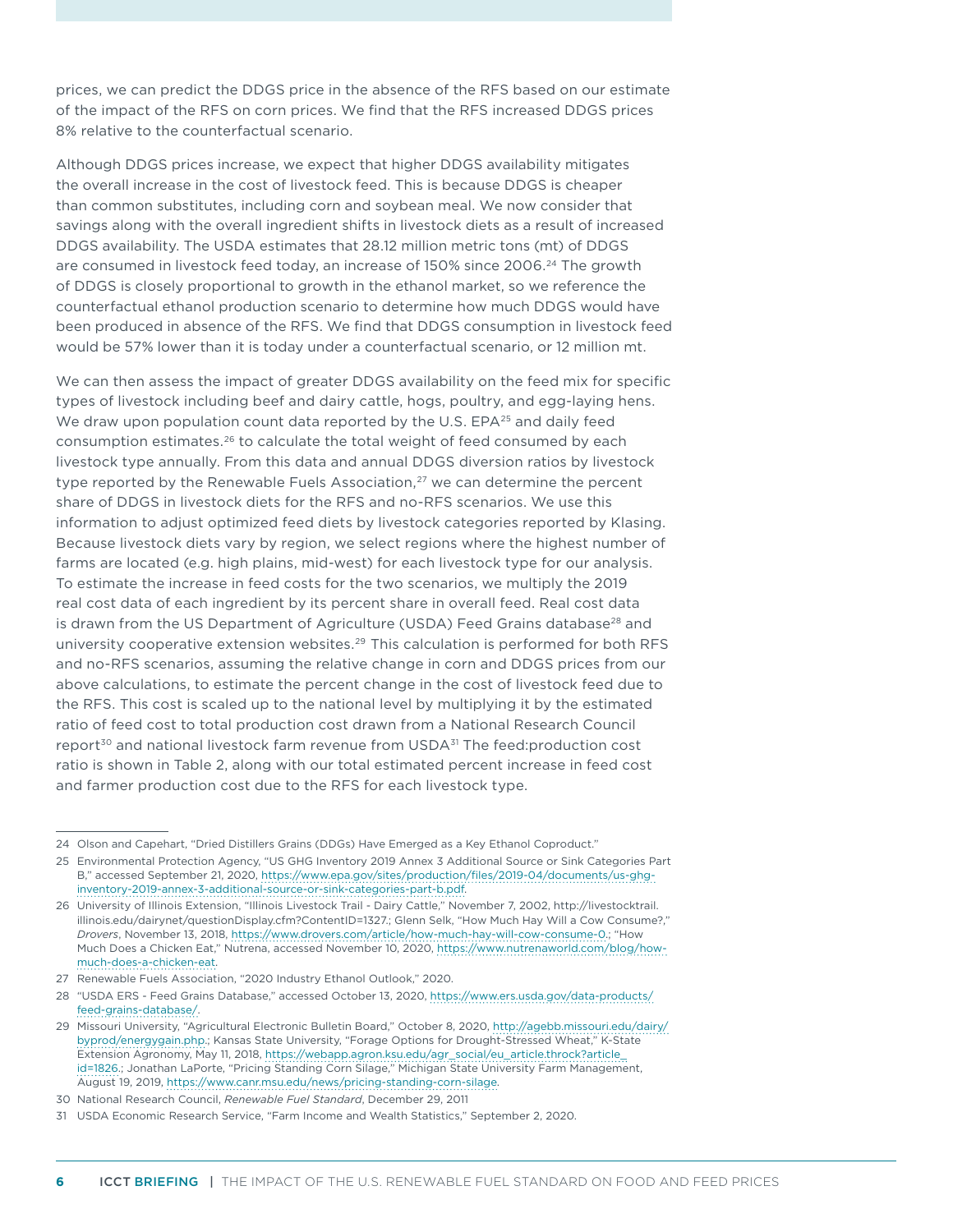#### **Table 2.** Impacts of RFS across the supply chain.

| <b>Product</b> | Increase in<br>feed cost | Feed:<br>production<br>cost ratio | Increase in<br>production cost<br>(farmer) | <b>Marketing</b><br>margin* | Increase in<br>product cost<br>(consumer) | <b>Reduction</b><br>in consumer<br>demand |
|----------------|--------------------------|-----------------------------------|--------------------------------------------|-----------------------------|-------------------------------------------|-------------------------------------------|
| <b>Beef</b>    | 3.7%                     | 0.65                              | 2.4%                                       | 0.54                        | 1.1%                                      | 0.8%                                      |
| <b>Dairy</b>   | 1.4%                     | 0.50                              | 0.7%                                       | 0.75                        | 0.2%                                      | 0.1%                                      |
| <b>Pork</b>    | 6.1%                     | 0.65                              | 4.0%                                       | 0.69                        | 1.2%                                      | 0.9%                                      |
| Poultry/Eggs   | 6.3%                     | 0.69                              | 4.4%                                       | 0.58                        | 1.8%                                      | 0.9%                                      |

*Notes:* Feed:production cost ratio factors drawn from National Research Council, Renewable Fuel Standard. Price elasticity data drawn from Andreyeva et al., "The Impact of Food Prices on Consumption: A Systematic Review of Research on the Price Elasticity of Demand for Food."

Next, we consider how changes in feed prices could affect the cost of consumer products such as meat, eggs, and dairy. Farmers have a choice between absorbing the cost of higher livestock feed and suffer reduced profit, or passing on the cost to consumers in the form of higher meat, egg, and dairy prices. We do not know which strategy livestock farmers are more likely to follow. In the absence of such information, we present 3 scenarios:

- » Scenario 1: The farmer absorbs 100% of the increased cost of livestock feed and does not pass on any of that cost to consumers in the form of higher prices.
- » Scenario 2: The farmer absorbs 50% of the increased cost of livestock feed and passes 50% on to consumers in the form of higher prices. Consumers buy less livestock products due to the higher prices.
- » Scenario 3: The farmer passes on 100% of the increased cost of livestock feed to consumers in the form of higher prices. Consumers buy less livestock products due to the higher prices.

For Scenario 1, lost revenue is equivalent to the increase in production costs (Column 4 in Table 2) for farmers. Farmers have the highest revenue losses under this scenario since they absorb 100% of costs, but they do not suffer from reduced consumer demand because they do not increase livestock product prices. Next, we consider Scenarios 2 and 3 where farmers pass on 50% or 100% of the increased cost of livestock feed to consumers in the form of higher prices. We use formulas provided by the National Research Council to calculate the total increase in livestock product cost as a function of marketing margin and feed-to-production ratio. The effect of higher feed prices on livestock products is diluted by the marketing margins shown in Table 2, which account for all costs along the supply chain from farm to retailer. Column 6 in Table 2 shows the increase in product cost if livestock farmers pass on 100% of the cost increase from the RFS to consumers.

We reference price elasticities of consumer products from a study by Andreyeva et al.32 to estimate lost farm revenue due to reduced demand for scenarios 2 and 3. For example, Andreyeva et al. estimate that a 1% increase in the price of pork will result in a 0.72% reduction in pork demand. We find above that the cost of pork increases 1.2%, and so we multiply these two values together to determine a 0.9% decrease in consumer demand for pork products. Column 7 in Table 2 presents the reduction in demand if farmers pass on 100% of feed cost increases to consumers. In this case,

<sup>32</sup> Tatiana Andreyeva, Michael W. Long, and Kelly D. Brownell, "The Impact of Food Prices on Consumption: A Systematic Review of Research on the Price Elasticity of Demand for Food," *American Journal of Public Health* 100, no. 2 (February 2010): 216–22, <https://doi.org/10.2105/AJPH.2008.151415>.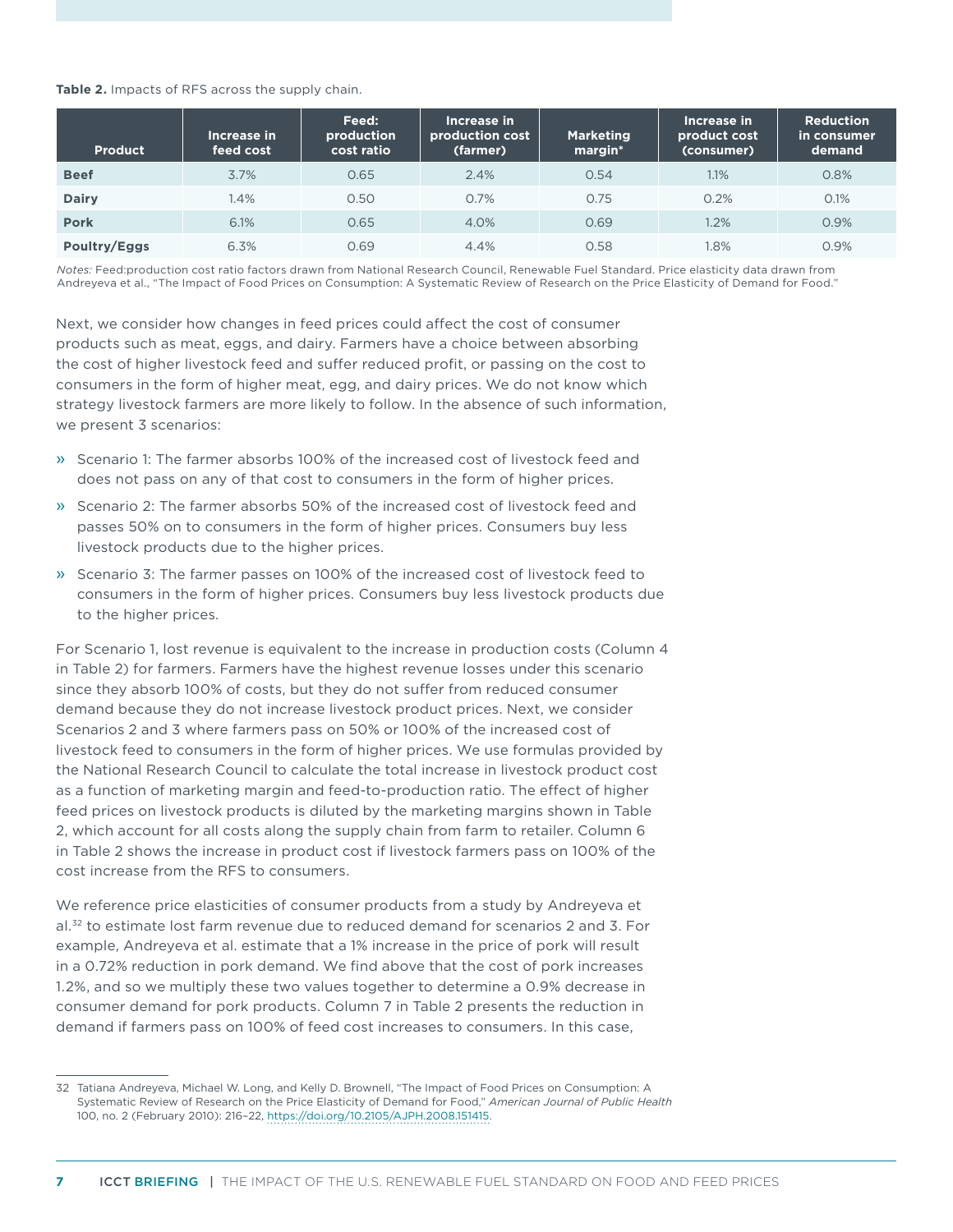the farmer would not directly suffer from the increased feed costs shown in Column 2. For Scenario 2, in which farmers pass on 50% of the cost increases, we assume half the impact of both increased feed cost (Column 2) and reduced consumer demand (Column 7). For Scenario 2, we estimate a total economic impact on livestock farmers of -\$2.8 billion (-1.7% of total revenue) due to the RFS.

Figure 1 shows this impact as well as the revenue loss from the three scenarios. Negative values in the graph indicate lower revenue due to the RFS compared to a no-RFS scenario while markers on the secondary axis indicate the percent share of revenue lost as a result of the RFS in 2019. On average, we find that beef and poultry farmers have the greatest absolute reduction in annual revenue while swine and poultry farmers lose the largest share of annual revenue on a percentage basis. This is largely due to the relative sizes of these industries. Dairy farmers have a high marketing margin, so their revenue lost due to reduced consumer demand is minimized.



<sup>■</sup> Scenario 1: Revenue loss if farmer absorbs increased costs (\$ billion)

Finally, we consider the economic impact of higher cost livestock products on consumers who purchase these items at the grocery store. The 2018 Bureau of Labor Statistics (BLS) Consumer Expenditure Survey finds that American households spend roughly 6.6% of their gross annual income on groceries. Of that total, approximately 28% each year is spent on meat, eggs, and dairy products. We draw from BLS consumer expenditure data to determine the percent change in consumer spending relative to the counterfactual no-RFS scenario.<sup>33</sup> We multiply the percent increase in the price of livestock products by the average annual amount spent on these products, factoring in the reduction in product demand in Scenario 2 (farmers pass on half the costs to consumers). We then divide this value by the average total amount spent on at-home food products and sum across all livestock products. We find that at-home food spending across all livestock products including dairy, eggs, and meat does

Figure 1. Economic impact of RFS on livestock farmers (\$ billion lost) (left axis) and expected percent annual revenue lost (%) (right axis) in 2019.

<sup>33</sup> Bureau of Labor and Statistics, "2018 Consumer Expenditure Survey," 2018, [https://www.bls.gov/cex/2018/](https://www.bls.gov/cex/2018/combined/income.pdf) [combined/income.pdf](https://www.bls.gov/cex/2018/combined/income.pdf).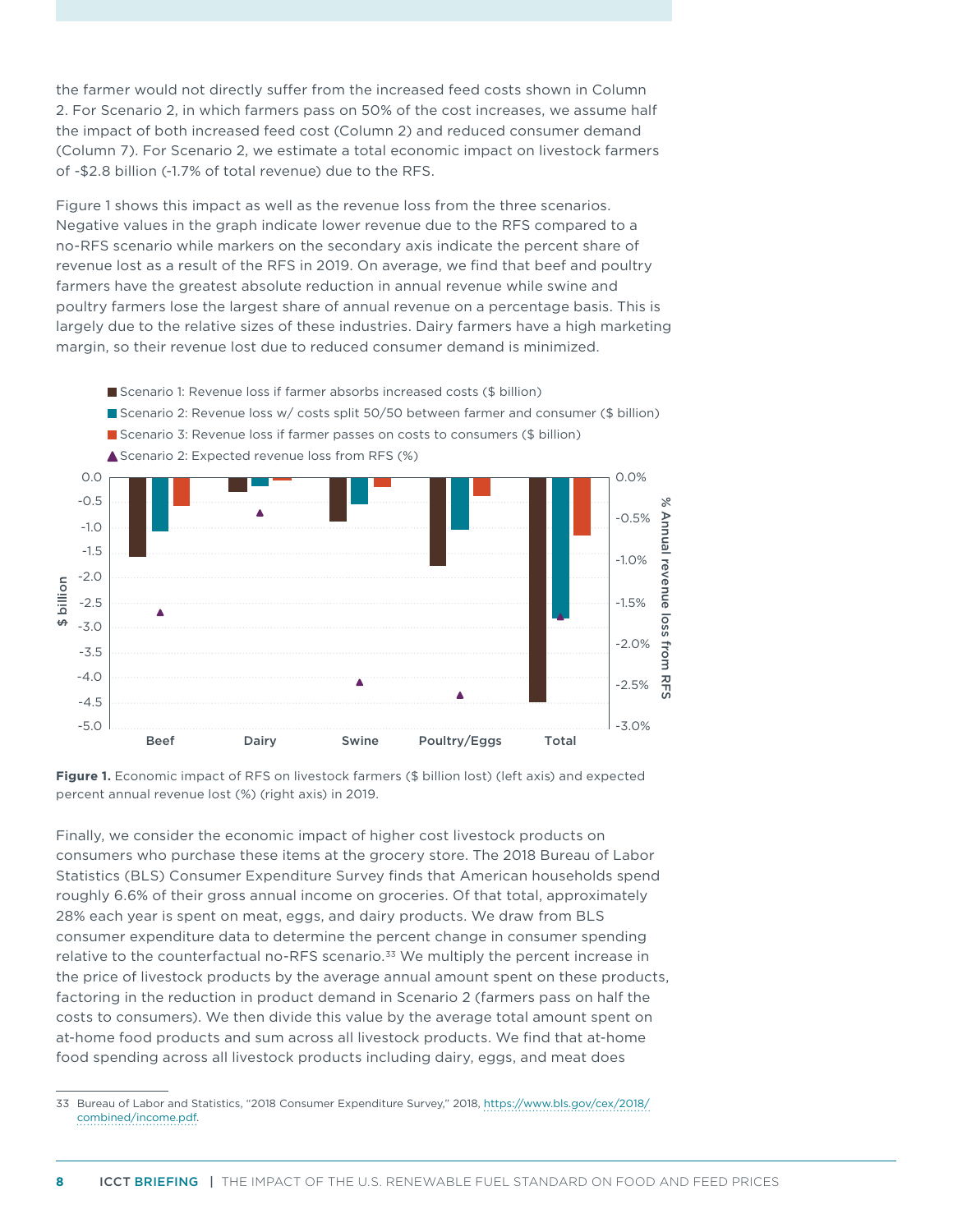not increase significantly since the share of livestock production price paid by the consumer is relatively small. In total, we estimate that the RFS increased at-home food spending 0.1% in 2019 compared to a no-RFS scenario. We thus conclude that the RFS has had a small but negative impact on most U.S. consumers. This impact is more pronounced for consumers in lower-income groups that spend a larger share of annual income on food purchases than the average U.S. household.

## GLOBAL IMPACTS

For livestock farmers, lost revenue from reduced consumer demand may be mitigated through trade markets. The United States exports a significant amount of livestock products to countries such as China, Mexico, and Canada. In 2017, exports accounted for 26.6 % of U.S. pork production and 12.9% of beef production.<sup>34</sup> For poultry, exports account for a much smaller share at an estimated 4.5%. However, like domestic consumers, foreign consumers of U.S. livestock products would likely be price sensitive as well. Consumers in China and Mexico may be more price sensitive than U.S. consumers because food purchases make up a larger share of household spending in those countries.35 This could lead to a larger reduction in demand and thus farmer revenue than we project here.

Previous studies have concluded that biofuels policy increases food insecurity in developing nations that are heavily reliant on food imports. Many households in these nations spend a disproportionately high share of income on staple foods. For example, in Nigeria, households spend as much as 56% of their annual income on food.<sup>36</sup> Comparatively, the average U.S. resident spends 6.6% of household income on food. In the short-term, biofuels policy can lead to price volatility in commodity crop markets, which generates significant uncertainty for consumers with constrained budgets. While the adverse effects of commodity crop price fluctuations are endured by developing nations, factors such as tariffs, poor infrastructure, and established local trade networks can isolate local markets from global price changes.<sup>37</sup> Still, it seems likely that the food price increases with the RFS impact consumers in low-income countries more negatively than those in the United States.

# CONCLUSION

Biofuel demand driven by the RFS has increased the price of corn in both domestic and global markets. Crop farmers have benefited the most from increased commodity crop prices while we estimate that livestock farmers lost an estimated \$3 billion in revenue in 2019 relative to a counterfactual, no-RFS scenario. This economic impact has strained a livestock industry already in decline. Moreover, half of the benefits to the farming industry on a whole are negated by economic losses incurred by livestock farmers. We also find that, although small, the RFS has a negative economic impact on household consumers. This impact is more significant for domestic and international consumers that are food insecure.

<sup>34</sup> "USDA ERS - Livestock and Meat International Trade Data," accessed October 1, 2020, [https://www.ers.usda.](https://www.ers.usda.gov/data-products/livestock-and-meat-international-trade-data/) [gov/data-products/livestock-and-meat-international-trade-data/](https://www.ers.usda.gov/data-products/livestock-and-meat-international-trade-data/).

<sup>35</sup> USDA Economic Research Service, "Percent of Consumer Expenditures Spent on Food, Alcoholic Beverages, and Tobacco That Were Consumed at Home, by Selected Countries," n.d., [https://www.ers.usda.gov/](https://www.ers.usda.gov/media/10271/2013-2018-food-spending_update-april-2019.xls) [media/10271/2013-2018-food-spending\\_update-april-2019.xls.](https://www.ers.usda.gov/media/10271/2013-2018-food-spending_update-april-2019.xls)

<sup>36</sup> *Ibid.*

<sup>37</sup> Chris Malins, "Thought for Food - A Review of the Interaction between Biofuel Consumption and Food Markets" (Cerulogy, 2017).